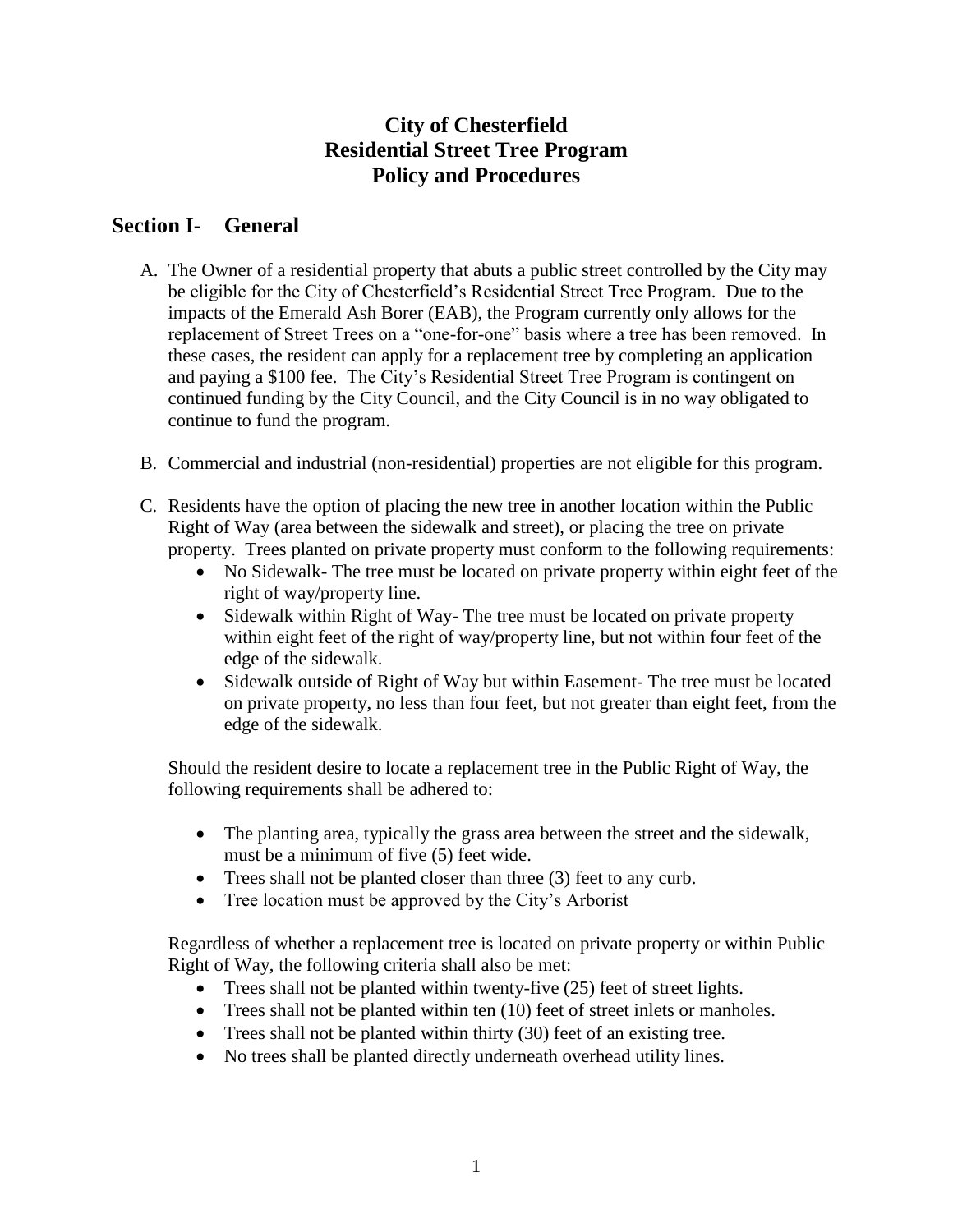• No trees shall be planted within the sight distance triangle at an intersection that have bottom branches lower than seven (7) feet above the elevation of the adjacent pavement (see below).



The identified space shall be approved by City staff before the application will be processed.

- D. The Owner shall choose a tree species from the City's list of Recommended Street Trees located in the Tree Guide, which is included with the application packet. In order to prevent over planting of one species in a given area, City staff will review the species chosen by the Owner, and will compare to the existing trees located in the general area. If City staff determines that the species chosen is appropriate, the application will be processed. If City staff determines that the species chosen is not appropriate due to over planting concerns, the Owner will be notified, and given a list of species that are appropriate. Once the Owner chooses a species that has been determined by the City to be appropriate, the application will be processed.
- E. Tree size for all species will be  $2 \frac{1}{2}$  caliper.
- F. This is a cost-sharing program, the Owner must submit a payment of \$100.00 per tree. A property owner may apply for multiple trees, provided there is adequate space for each tree, and that the species chosen is appropriate, as outlined in paragraph C. and D. above.

### **Section II- Application By Property Owner**

- A. The Owner, not the tenant, must submit the application for participation in the program. The application packet can be found on the City of Chesterfield's website, [www.chesterfield.mo.us,](http://www.chesterfield.mo.us/) or can be obtained at City hall located at 690 Chesterfield Parkway West, between the hours of 8:30 AM and 5:00 PM, Monday through Friday.
- B. The Owner shall submit the \$100 per tree payment along with the application. If it is determined that a tree can not be planted in the available space, the payment will be returned.